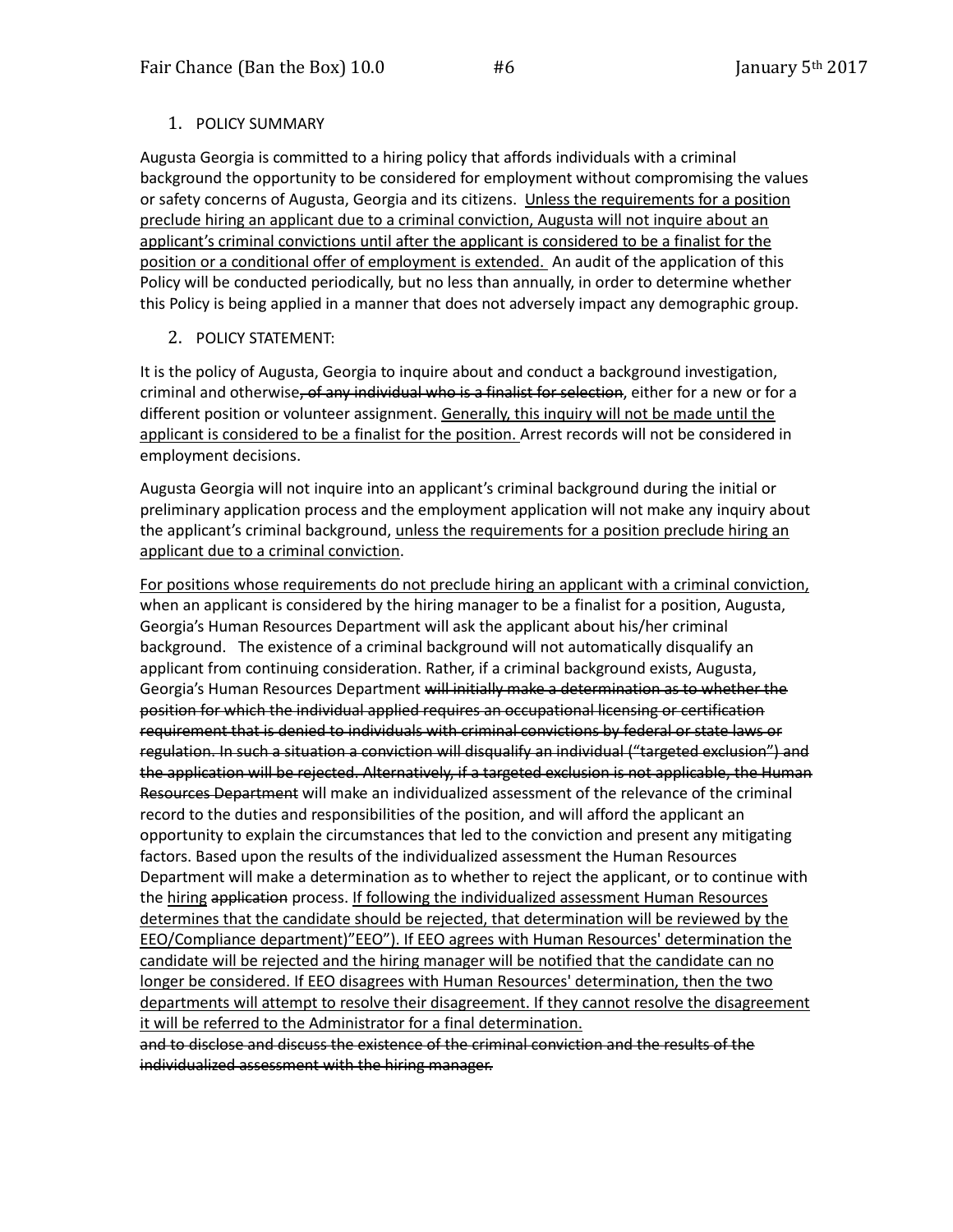For positions whose requirements preclude hiring an applicant with a criminal conviction, e.g., public safety or safety sensitive positions listed in the Procedures, Augusta Georgia will inquire into an applicant's criminal background during the initial application process. The inquiry will be part of the demographic portion of the application and the response will be reviewed solely by Human Resources. For these positions a criminal conviction will disqualify an individual ("targeted exclusion") and the application will be rejected.

Any individual who during the application process misrepresents their criminal background will be subject to rejection of their application or discharge from employment.

Individuals who apply to serve as volunteers for Augusta, Georgia programs may, depending upon the nature and responsibilities of the volunteer duties sought, be asked about their crimination convictions and subjected to a background investigation as part of the application approval process.

All Augusta, Georgia employees or volunteers are required to report to their immediate supervisor any arrest(s), indictment(s) and/or criminal conviction(s) by the next business day. Convictions will be subjected to the same analysis as in the application process and may result in corrective action or discharge. The underlying facts relating to an arrest may result in corrective action or discharge. Under no circumstances may an employee be in paid status while incarcerated, including Sheriff and Fire Department personnel.

Under the direction of the General Counsel an audit of the application of this Policy will be conducted periodically, but no less than annually, in order to determine whether this Policy is being applied in a manner that does not adversely impact any demographic group.

3. COMPLIANCE RESPONSIBILITIES

Human Resources is responsible for this policy and has the authority to implement the policy. The Human Resources Director may apply appropriate interpretations to administer and clarify the policy provided that the interpretations do not result in substantive changes to the underlying policy.

4. PROCEDURES TO IMPLEMENT POLICY

Human Resources may develop procedures or other supplementary information to support the implementation of this policy. Such supporting documentation requires the approval of the Administrator.

## 5. APPLICABILITY

This Policy is applicable to….

6. DEFINITIONS

Individualized Assessment - The nature and gravity of the offense; when the offense occurred and the individual's subsequent record and experience; and the nexus that the conviction has to the duties and responsibilities of the position.